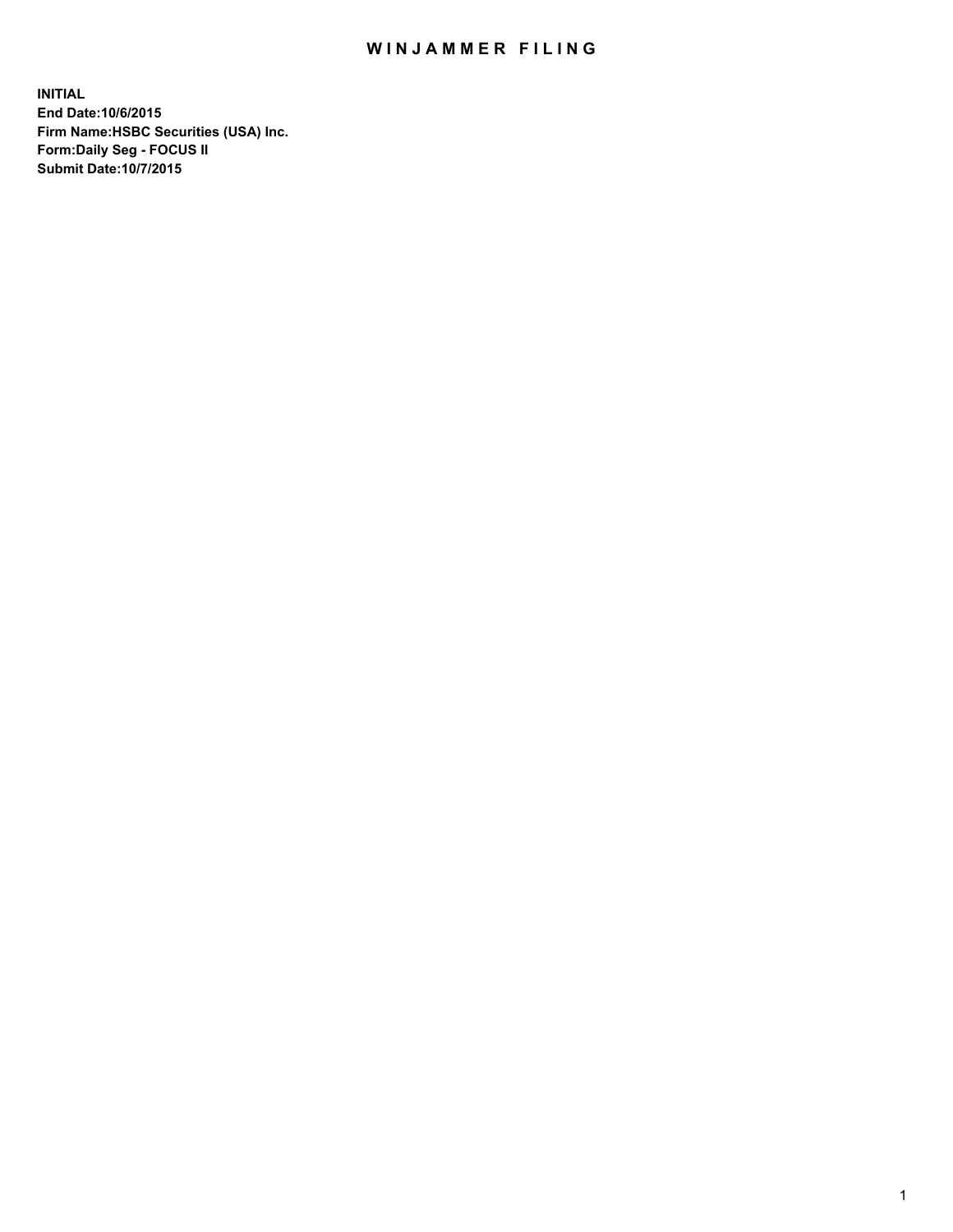## **INITIAL End Date:10/6/2015 Firm Name:HSBC Securities (USA) Inc. Form:Daily Seg - FOCUS II Submit Date:10/7/2015 Daily Segregation - Cover Page**

| Name of Company<br><b>Contact Name</b><br><b>Contact Phone Number</b><br><b>Contact Email Address</b>                                                                                                                                                                                                                          | <b>HSBC Securities (USA) Inc.</b><br>Steven richardson<br>212-525-6445<br>steven.richardson@us.hsbc.com |
|--------------------------------------------------------------------------------------------------------------------------------------------------------------------------------------------------------------------------------------------------------------------------------------------------------------------------------|---------------------------------------------------------------------------------------------------------|
| FCM's Customer Segregated Funds Residual Interest Target (choose one):<br>a. Minimum dollar amount: ; or<br>b. Minimum percentage of customer segregated funds required:%; or<br>c. Dollar amount range between: and; or<br>d. Percentage range of customer segregated funds required between: % and %.                        | 110,000,000<br>0 <sub>0</sub><br>0 <sub>0</sub>                                                         |
| FCM's Customer Secured Amount Funds Residual Interest Target (choose one):<br>a. Minimum dollar amount: ; or<br>b. Minimum percentage of customer secured funds required:%; or<br>c. Dollar amount range between: and; or<br>d. Percentage range of customer secured funds required between:% and%.                            | 10,000,000<br><u>0</u><br>0 <sub>0</sub><br>0 <sub>0</sub>                                              |
| FCM's Cleared Swaps Customer Collateral Residual Interest Target (choose one):<br>a. Minimum dollar amount: ; or<br>b. Minimum percentage of cleared swaps customer collateral required:% ; or<br>c. Dollar amount range between: and; or<br>d. Percentage range of cleared swaps customer collateral required between:% and%. | 90,000,000<br>00<br><u>00</u>                                                                           |

Attach supporting documents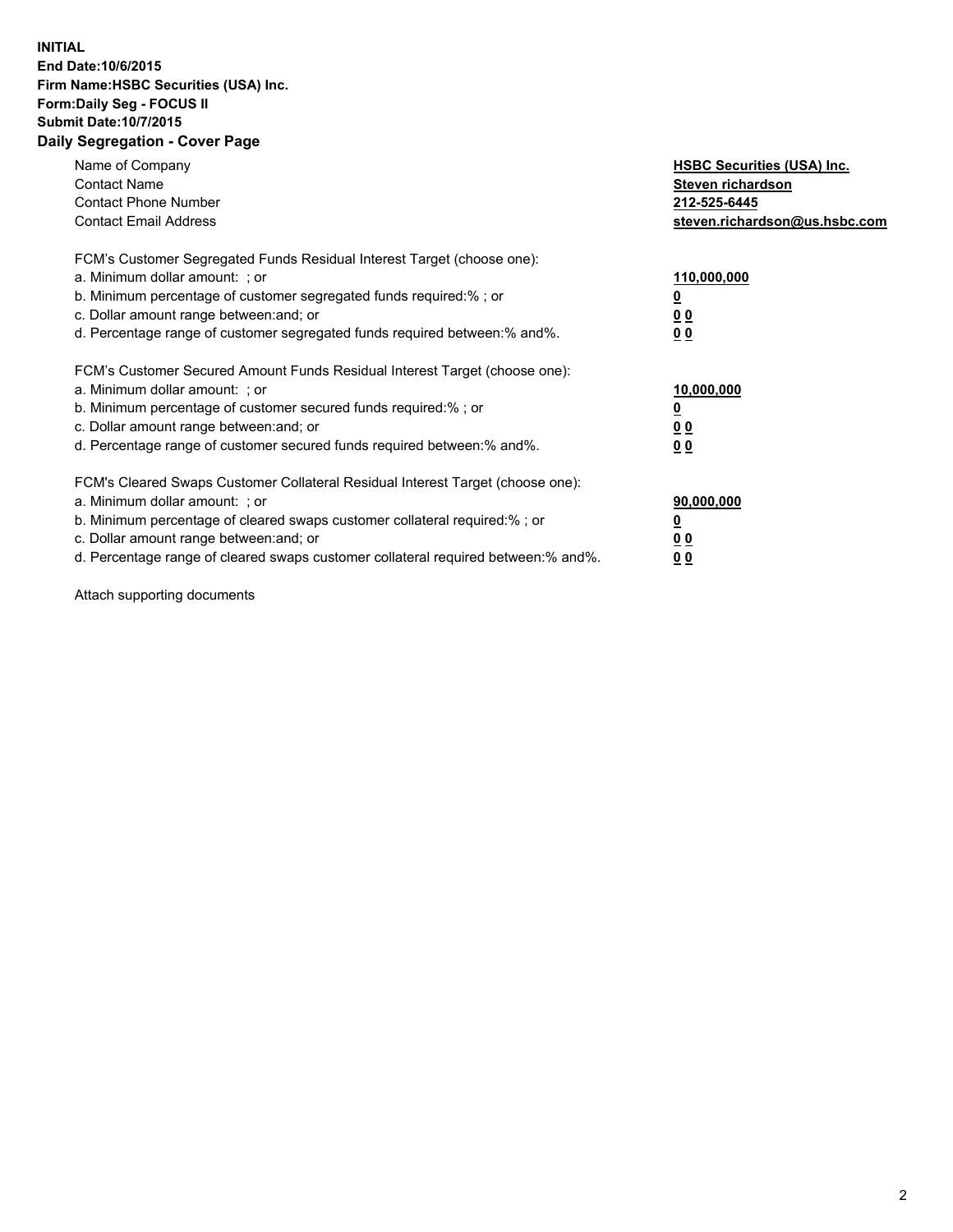**INITIAL End Date:10/6/2015 Firm Name:HSBC Securities (USA) Inc. Form:Daily Seg - FOCUS II Submit Date:10/7/2015 Daily Segregation - Secured Amounts** Foreign Futures and Foreign Options Secured Amounts Amount required to be set aside pursuant to law, rule or regulation of a foreign government or a rule of a self-regulatory organization authorized thereunder **0** [7305] 1. Net ledger balance - Foreign Futures and Foreign Option Trading - All Customers A. Cash **33,402,461** [7315] B. Securities (at market) **140,912,021** [7317] 2. Net unrealized profit (loss) in open futures contracts traded on a foreign board of trade **-14,400,532** [7325] 3. Exchange traded options a. Market value of open option contracts purchased on a foreign board of trade **0** [7335] b. Market value of open contracts granted (sold) on a foreign board of trade **0** [7337] 4. Net equity (deficit) (add lines 1. 2. and 3.) **159,913,950** [7345] 5. Account liquidating to a deficit and account with a debit balances - gross amount **34,006,902** [7351] Less: amount offset by customer owned securities **-17,588,207** [7352] **16,418,695** [7354] 6. Amount required to be set aside as the secured amount - Net Liquidating Equity Method (add lines 4 and 5) **176,332,645** [7355] 7. Greater of amount required to be set aside pursuant to foreign jurisdiction (above) or line 6. **176,332,645** [7360] FUNDS DEPOSITED IN SEPARATE REGULATION 30.7 ACCOUNTS 1. Cash in banks A. Banks located in the United States **17,932,391** [7500] B. Other banks qualified under Regulation 30.7 **0** [7520] **17,932,391** [7530] 2. Securities A. In safekeeping with banks located in the United States **94,728,252** [7540] B. In safekeeping with other banks qualified under Regulation 30.7 **0** [7560] **94,728,252** [7570] 3. Equities with registered futures commission merchants A. Cash **0** [7580] B. Securities **0** [7590] C. Unrealized gain (loss) on open futures contracts **0** [7600] D. Value of long option contracts **0** [7610] E. Value of short option contracts **0** [7615] **0** [7620] 4. Amounts held by clearing organizations of foreign boards of trade A. Cash **0** [7640] B. Securities **0** [7650] C. Amount due to (from) clearing organization - daily variation **0** [7660] D. Value of long option contracts **0** [7670] E. Value of short option contracts **0** [7675] **0** [7680] 5. Amounts held by members of foreign boards of trade A. Cash **94,820,320** [7700] B. Securities **46,183,769** [7710] C. Unrealized gain (loss) on open futures contracts **-14,400,532** [7720] D. Value of long option contracts **0** [7730] E. Value of short option contracts **0** [7735] **126,603,557** [7740] 6. Amounts with other depositories designated by a foreign board of trade **0** [7760] 7. Segregated funds on hand **0** [7765] 8. Total funds in separate section 30.7 accounts **239,264,200** [7770] 9. Excess (deficiency) Set Aside for Secured Amount (subtract line 7 Secured Statement Page 1 from Line 8) **62,931,555** [7380] 10. Management Target Amount for Excess funds in separate section 30.7 accounts **10,000,000** [7780]

11. Excess (deficiency) funds in separate 30.7 accounts over (under) Management Target **52,931,555** [7785]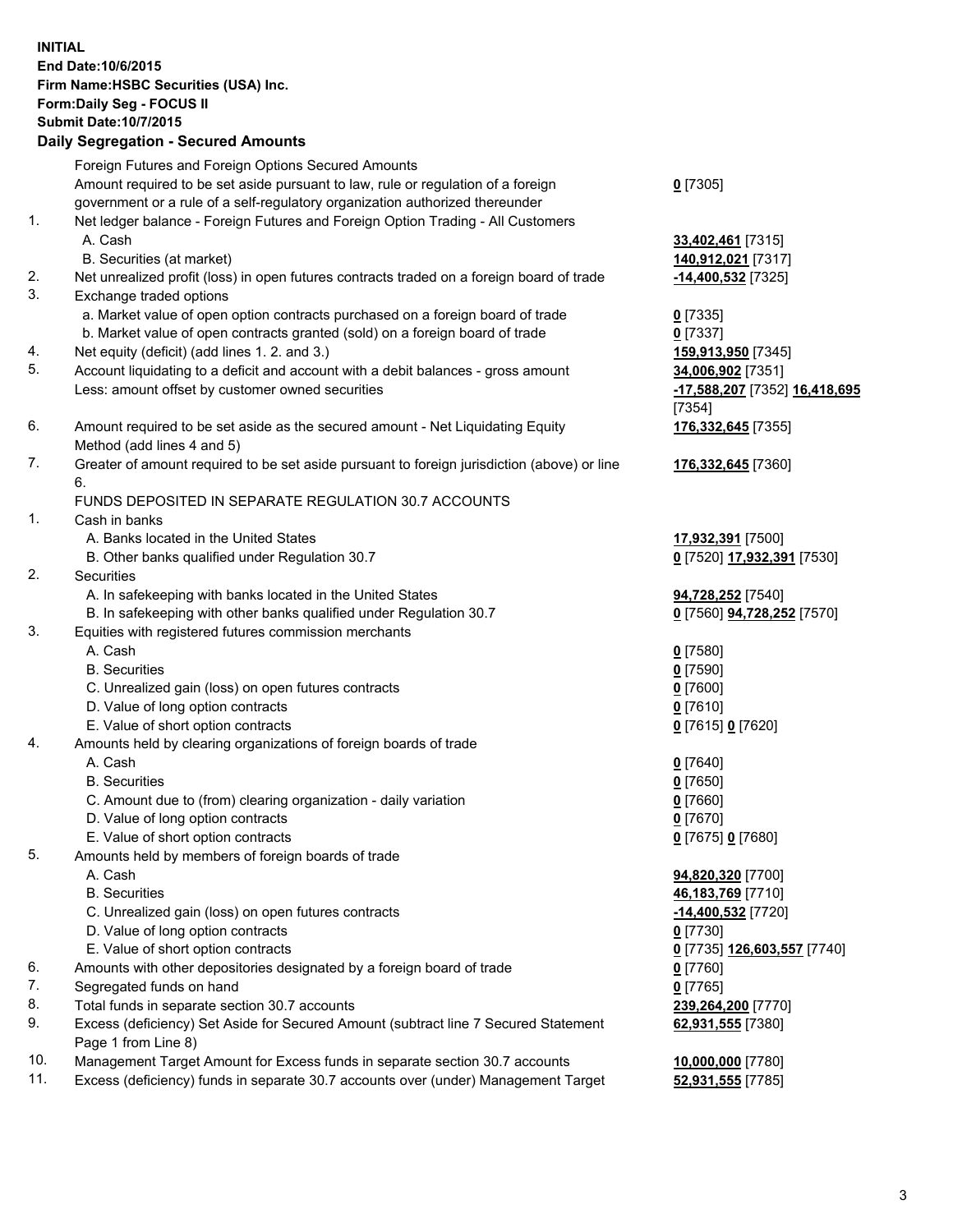| <b>INITIAL</b> | End Date: 10/6/2015<br>Firm Name: HSBC Securities (USA) Inc.<br>Form: Daily Seg - FOCUS II<br><b>Submit Date: 10/7/2015</b><br>Daily Segregation - Segregation Statement |                              |
|----------------|--------------------------------------------------------------------------------------------------------------------------------------------------------------------------|------------------------------|
|                |                                                                                                                                                                          |                              |
|                | SEGREGATION REQUIREMENTS(Section 4d(2) of the CEAct)                                                                                                                     |                              |
| 1.             | Net ledger balance<br>A. Cash                                                                                                                                            |                              |
|                |                                                                                                                                                                          | 252,728,908 [7010]           |
| 2.             | B. Securities (at market)                                                                                                                                                | 969,514,695 [7020]           |
| 3.             | Net unrealized profit (loss) in open futures contracts traded on a contract market<br>Exchange traded options                                                            | 5,047,619 [7030]             |
|                | A. Add market value of open option contracts purchased on a contract market                                                                                              | 127,117,392 [7032]           |
|                | B. Deduct market value of open option contracts granted (sold) on a contract market                                                                                      | -8,504,673 [7033]            |
| 4.             | Net equity (deficit) (add lines 1, 2 and 3)                                                                                                                              | 1,345,903,941 [7040]         |
| 5.             | Accounts liquidating to a deficit and accounts with                                                                                                                      |                              |
|                | debit balances - gross amount                                                                                                                                            | 1,788,339 [7045]             |
|                | Less: amount offset by customer securities                                                                                                                               | -1,788,238 [7047] 101 [7050] |
| 6.             | Amount required to be segregated (add lines 4 and 5)                                                                                                                     | 1,345,904,042 [7060]         |
|                | FUNDS IN SEGREGATED ACCOUNTS                                                                                                                                             |                              |
| 7.             | Deposited in segregated funds bank accounts                                                                                                                              |                              |
|                | A. Cash                                                                                                                                                                  | 162,115,332 [7070]           |
|                | B. Securities representing investments of customers' funds (at market)                                                                                                   | $0$ [7080]                   |
|                | C. Securities held for particular customers or option customers in lieu of cash (at                                                                                      | 263,879,453 [7090]           |
|                | market)                                                                                                                                                                  |                              |
| 8.             | Margins on deposit with derivatives clearing organizations of contract markets                                                                                           |                              |
|                | A. Cash                                                                                                                                                                  | 31,767,640 [7100]            |
|                | B. Securities representing investments of customers' funds (at market)                                                                                                   | 149,860,649 [7110]           |
|                | C. Securities held for particular customers or option customers in lieu of cash (at<br>market)                                                                           | 705,635,242 [7120]           |
| 9.             | Net settlement from (to) derivatives clearing organizations of contract markets                                                                                          | 4,544,365 [7130]             |
| 10.            | Exchange traded options                                                                                                                                                  |                              |
|                | A. Value of open long option contracts                                                                                                                                   | <u>127,117,392</u> [7132]    |
|                | B. Value of open short option contracts                                                                                                                                  | -8,504,673 [7133]            |
| 11.            | Net equities with other FCMs                                                                                                                                             |                              |
|                | A. Net liquidating equity                                                                                                                                                | 62,142,458 [7140]            |
|                | B. Securities representing investments of customers' funds (at market)                                                                                                   | 0 <sup>[7160]</sup>          |
|                | C. Securities held for particular customers or option customers in lieu of cash (at                                                                                      | $0$ [7170]                   |
|                | market)                                                                                                                                                                  |                              |
| 12.            | Segregated funds on hand                                                                                                                                                 | $0$ [7150]                   |
| 13.            | Total amount in segregation (add lines 7 through 12)                                                                                                                     | 1,498,557,858 [7180]         |
| 14.            | Excess (deficiency) funds in segregation (subtract line 6 from line 13)                                                                                                  | 152,653,816 [7190]           |
| 15.            | Management Target Amount for Excess funds in segregation                                                                                                                 | 110,000,000 [7194]           |
| 16.            | Excess (deficiency) funds in segregation over (under) Management Target Amount                                                                                           | 42,653,816 [7198]            |

16. Excess (deficiency) funds in segregation over (under) Management Target Amount Excess